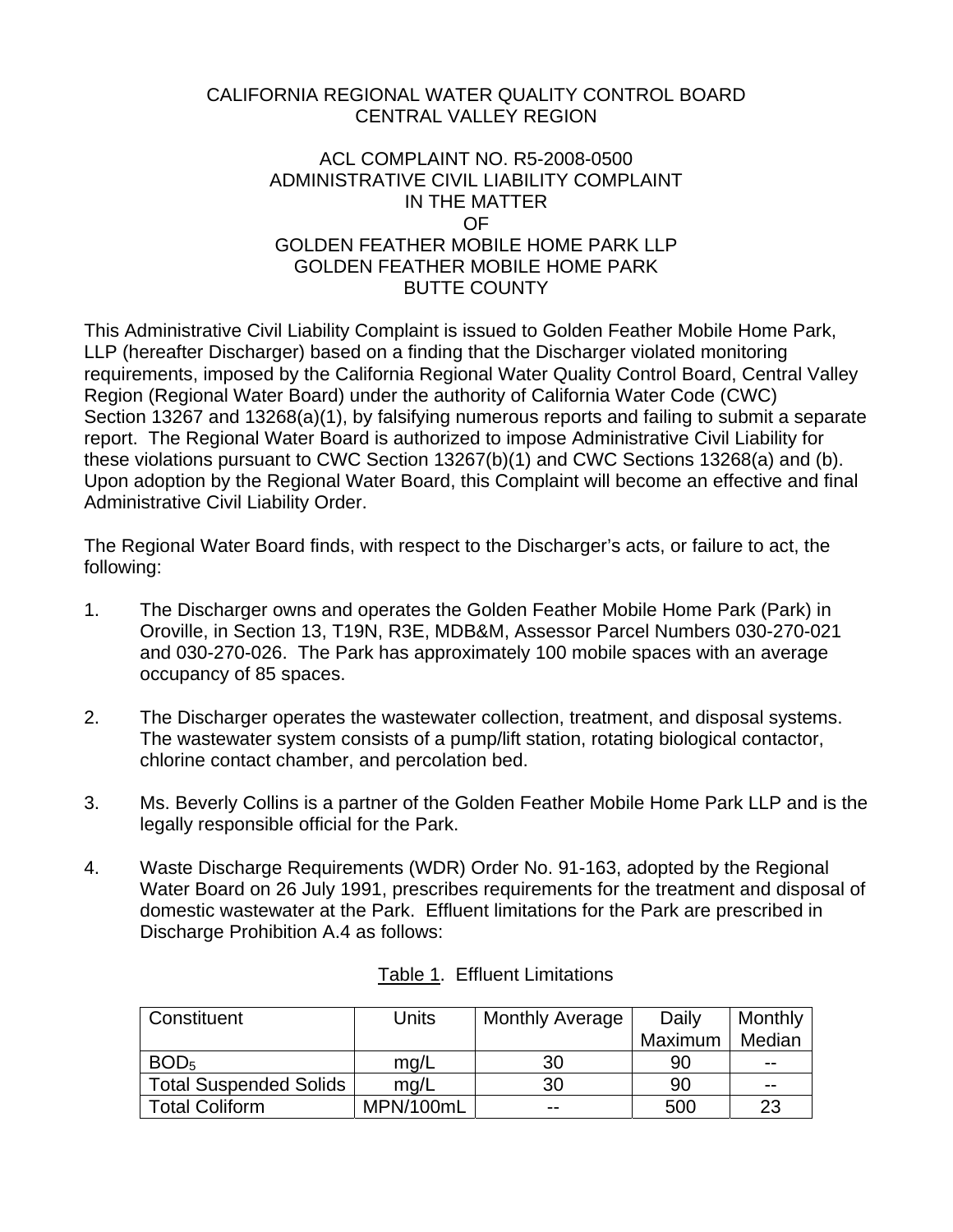#### **HISTORY OF VIOLATIONS**

- 5. The Discharger has a long history of violating the terms of the permit issued by the Regional Water Board. Violations include incomplete, late, and non-submittal of selfmonitoring reports; chronic effluent violations for total coliform and total suspended solids; and falsification of self-monitoring reports. In order to assess administrative civil liabilities for the effluent violations it must be shown that the Discharger discharged waste, or caused or permitted waste to be deposited where it is discharged, into waters of the State. At this time, Regional Water Board staff cannot show that effluent was discharged into waters of the State. Therefore, this Complaint addresses only the falsification and non-submittal of monitoring reports.
- 6. On 19 July 2005, Regional Water Board staff issued a Notice of Violation (NOV) summarizing 31 chronic effluent violations from February 2004 through March 2005. The NOV requested that the Discharger submit a time schedule under which it would correct the conditions that contributed to the violations, as required in the standard provisions of the WDR.
- 7. On 18 August 2005, Regional Water Board staff issued a NOV letter that described 10 effluent violations for exceedance of total coliform and total suspended solids from March 2005 through June 2005. The letter also stated that, pursuant to CWC Section 13267, the Regional Water Board required that the Discharger increase monitoring for total coliform and total suspended solids (twice per week) and flow (daily), and required that the Discharger employ a California registered civil engineer to prepare a report detailing the causes of, and remedies for, the frequent effluent violations. The Regional Water Board also required that the report include a timeline for implementing each proposed remedy, and a comparison between the estimated cost to upgrade the treatment plant and the estimated cost to connect the discharge stream to the public sewer.
- 8. On 7 November 2005, Regional Water Board staff requested a time schedule for upgrades to the wastewater treatment system pursuant to CWC Section 13300.
- 9. On 19 January 2006, Regional Water Board staff issued a letter pursuant to CWC Section 13267 that required the Discharger to submit an interim construction report and a final status report, and to certify that the remedial work was complete.
- 10. On 4 May 2006, Regional Water Board staff contacted Ms. Collins by telephone and inquired about incomplete monitoring reports submitted for March 2006. Ms. Collins stated that she withheld three laboratory reports for March 2006 because results showed an exceedance of effluent limits for total coliform. Ms. Collins submitted the withheld reports at Regional Water Board staff's request. Table 2 contains the March 2006 effluent monitoring data that was withheld by Ms. Collins.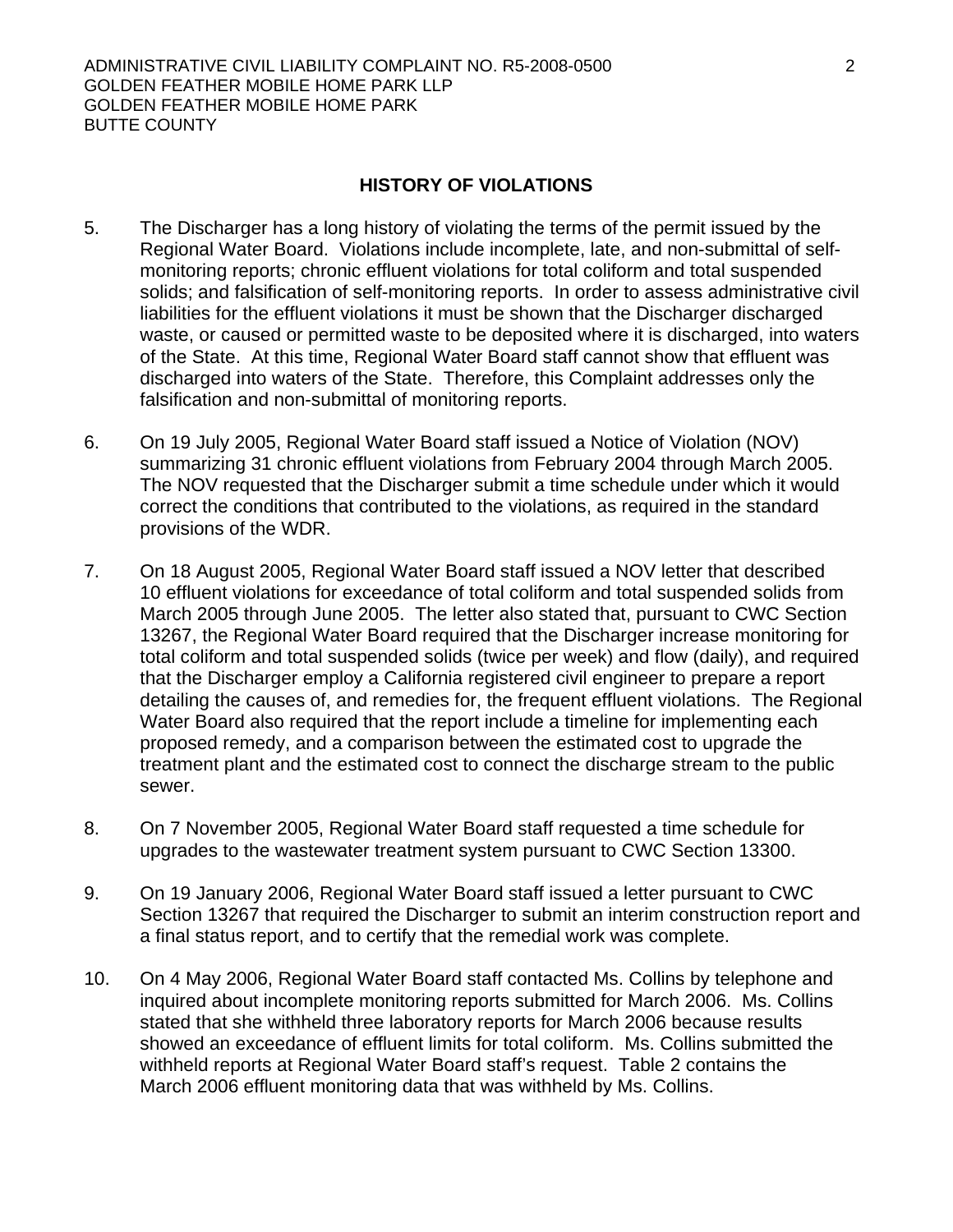| Date      | <b>Total Coliform</b> | <b>Fecal Coliform</b> | Total         | <b>Biological</b> |
|-----------|-----------------------|-----------------------|---------------|-------------------|
|           | (MPN/100mL)           | (MPN/100mL)           | Suspended     | Oxygen            |
|           |                       |                       | Solids (mg/L) | Demand (mg/L)     |
| 3/20/2006 | >1600                 | >1600                 | 14            | 10                |
| 3/21/2006 | >1600                 | >1600                 | 22            | 10                |
| 3/27/2006 | >1600                 | >1600                 | 18            | 10                |

The original March 2006 self-monitoring report, submitted to the Regional Water Board on 14 April 2006 and certified by Ms. Collins, contained no violations. Upon receipt and review of the withheld data presented in Table 2, the Discharger now has four violations of Discharge Prohibition A.4 for exceedance of total coliform limits during March 2006.

11. On 18 May 2006, Regional Water Board staff inspected the Park and made the following observations: The new flow meter was malfunctioning and later replaced. This malfunction caused improper dosing by the new automated dosage control system for the sodium hypochlorite. During the inspection, Regional Water Board staff discovered four laboratory reports for September and December 2005 that were not submitted to the Regional Water Board with the monthly self-monitoring reports. Table 3 contains the additional monitoring data that was obtained during the 18 May 2006 site inspection.

| Date       | Total         | <b>Total Coliform</b> | Fecal       | <b>Biological</b> |
|------------|---------------|-----------------------|-------------|-------------------|
|            | Suspended     | (MPN/100mL)           | Coliform    | Oxygen            |
|            | Solids (mg/L) |                       | (MPN/100mL) | Demand (mg/L)     |
| 12/19/2005 | 5.8           | >1600                 | >1600       | 10                |
| 12/13/2005 | 120           | >1600                 | >1600       | 10                |
| 9/23/2005  | 21            | >1600                 | >1600       | 40                |
| 9/22/2005  | 15            | >1600                 | >1600       | 10                |

Table 3. Laboratory Reports Obtained During 18 May 2006 Inspection.

Ms. Collins prepared, signed, certified, and submitted the self-monitoring reports for September 2005 and December 2005 but withheld the laboratory results presented in Table 3. The original September 2005 self-monitoring report, submitted to the Regional Water Board on 13 October 2005 and certified by Ms. Collins, contained no violations. The original December 2005 self-monitoring report, submitted to the Regional Water Board on 14 January 2006 and certified by Ms. Collins, contained one effluent violation. The withheld laboratory results presented in Table 3 reveal six additional violations of Discharge Prohibition A.4: two in September 2005 (exceedance of total coliform limits) and four in December 2005 (exceedance of total coliform and total suspended solids limits). Regional Water Board staff requested that the Park manager submit all laboratory reports for December 2004 to February 2006.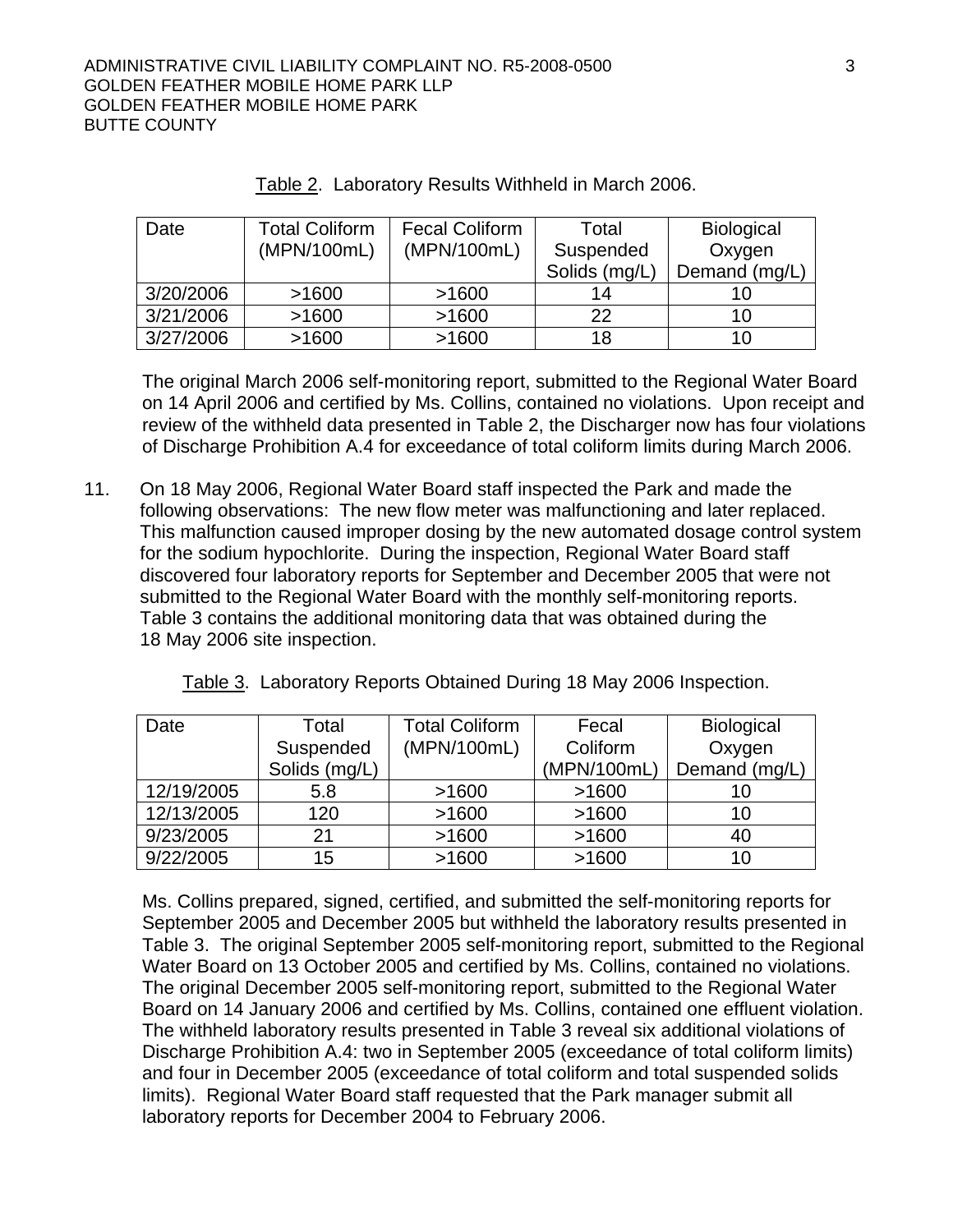12. On 2 June 2006, the Park manager submitted all laboratory reports for December 2004 to February 2006. Table 4 contains eleven laboratory reports (in addition to the withheld reports described in Findings No. 10 and 11) that were not submitted with the monthly self-monitoring reports and were not on site during the 18 May 2006 inspection.

| Sample<br>Date | <b>Total Coliform</b><br>(MPN/100mL) | <b>Fecal Coliform</b><br>(MPN/100mL) | Total<br>Suspended<br>Solids (mg/L) | <b>Biological</b><br>Oxygen<br>Demand (mg/L) |
|----------------|--------------------------------------|--------------------------------------|-------------------------------------|----------------------------------------------|
| 6/30/2005      | >1600                                | >1600                                | 22                                  | 10                                           |
| 7/14/2005      | >1600                                | >1600                                | 21                                  | 10                                           |
| 8/4/2005       | >1600                                | 1600                                 | 30                                  | <b>INVALID</b>                               |
| 9/26/2005      | >1600                                | >1600                                | 11                                  | 10                                           |
| 10/27/2005     | >1600                                | 30                                   | 27                                  | $<$ 2                                        |
| 11/3/2005      | >1600                                | 30                                   | 24                                  | $<$ 2                                        |
| 11/10/2005     | >1600                                | 4                                    | 24                                  | $2$                                          |
| 11/15/2005     | 1600                                 | $2$                                  | 28                                  | $2$                                          |
| 11/17/2005     | >1600                                | 7                                    | 37                                  | 3                                            |
| 12/8/2005      | 1600                                 | 2                                    | 55                                  | 10                                           |
| 1/12/2006      | >1600                                | 300                                  | 16                                  | $<$ 2                                        |

|  |  | Table 4. Laboratory Results Submitted on 2 June 2006 |  |
|--|--|------------------------------------------------------|--|
|  |  |                                                      |  |

Ms. Collins prepared, signed, and certified the monthly self-monitoring reports for the months and years associated with the sample dates above without the laboratory results presented in Table 4. Upon review of the withheld data, the Discharger has 13 additional violations of Discharge Prohibition A.4 for exceedance of total coliform and total suspended solids limits. Regional Water Board staff also discovered that no self-monitoring report was ever submitted for July 2005. The data submitted on 2 June 2006 is the only information for July 2005.

13. Six of the self-monitoring reports that Ms. Collins certified and submitted contained the following certification statement with her signature:

*I certify under penalty of law that I have personally examined and am familiar with the information submitted in this document and all attachments and that,*  based on my inquiry of those individuals immediately responsible for obtaining *the information, I believe that the information is true, accurate, and complete. I am aware that there are significant penalties for submitting false information, including the possibility of fine and imprisonment.* 

14. In summary, no self-monitoring report was submitted for July 2005 and a total of 18 laboratory results were withheld and 25 additional effluent violations were discovered. A total of eight monthly self-monitoring reports were falsified.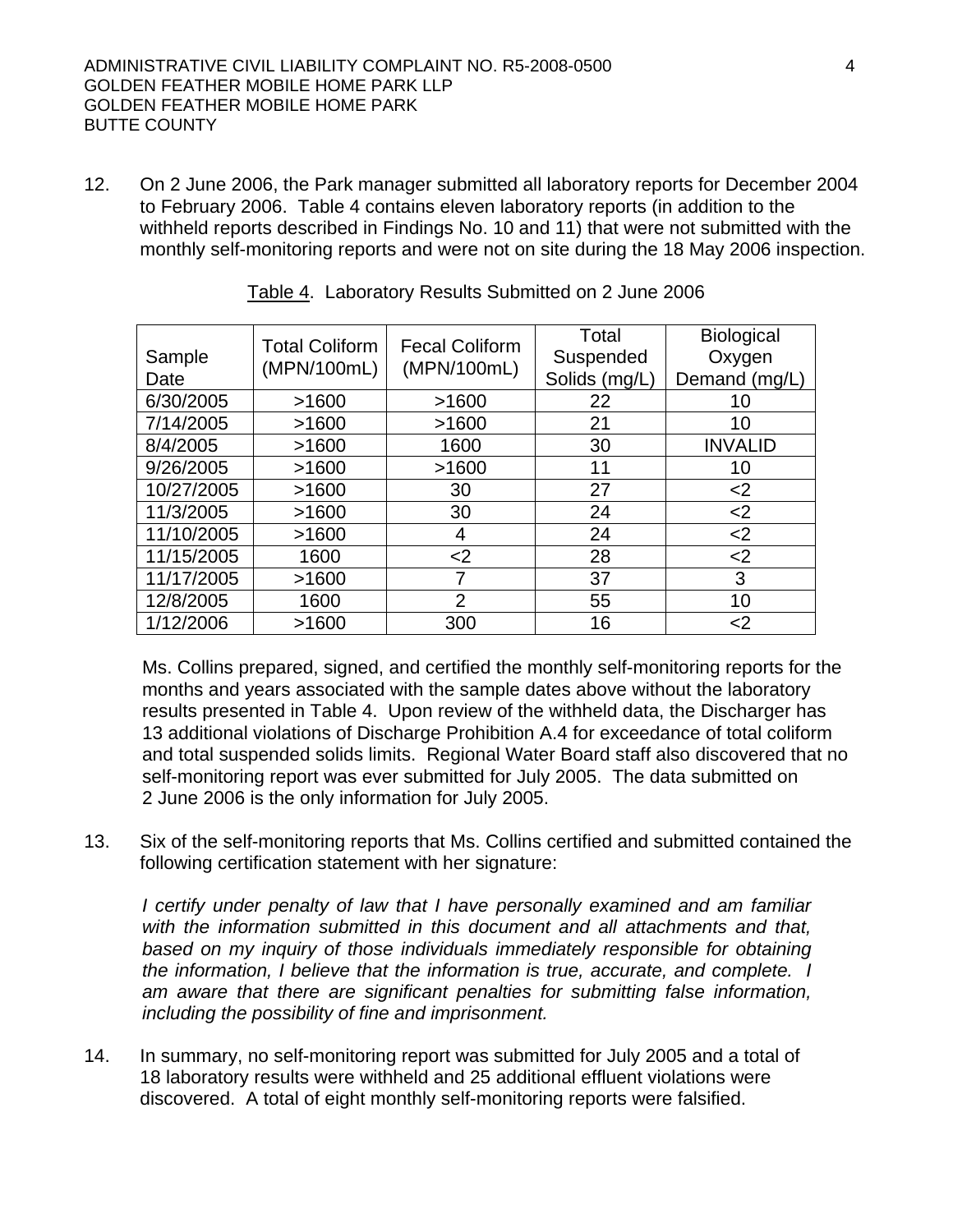15. On 26 June 2006, Regional Water Board staff issued a NOV for falsification of self-monitoring reports, withholding of self-monitoring data, effluent violations, and non-submittal of the final construction report for upgrades at the Park.

## **REGULATORY CONSIDERATIONS**

- 16. By the acts and omissions cited above, the Discharger has violated Provisions of CWC Section 13267(b)(1), which reads, in part, as follows: "….the regional board may require that any person who has discharged, discharges, or is suspected of having discharged or discharging, or who proposes to discharge waste within its region, or any citizen or domiciliary, or political agency or entity of this state who has discharged, discharges, or is suspected of having discharged or discharging, or who proposes to discharge, waste outside of its region that could affect the quality of waters within its region shall furnish, under penalty of perjury, technical or monitoring program reports which the regional board requires...."
- 17. CWC Section 13268(a)(1) states: "Any person failing or refusing to furnish technical or monitoring program reports as required by subdivision (b) of Section 13267, or failing or refusing to furnish a statement of compliance as required by subdivision (b) of Section 13399.2, or falsifying any information provided therein, is guilty of a misdemeanor and may be liable civilly in accordance with subdivision (b)."
- 18. CWC Section 13268(b)(1) states: "Civil liability may be administratively imposed by a regional board in accordance with Article 2.5 (commencing with Section 13323) of Chapter 5 for a violation of subdivision (a) in an amount which shall not exceed one thousand dollars (\$1,000) for each day in which the violation occurs."
- 19. CWC Section 13327 states: "In determining the amount of civil liability, the regional board….shall take into consideration the nature, circumstances, extent, and gravity of the violation or violations, whether the discharge is susceptible to cleanup or abatement, the degree of toxicity of the discharge, and, with respect to the violator, the ability to pay, the effect on ability to continue in business, any voluntary cleanup efforts undertaken, any prior history of violations, the degree of culpability, economic benefit or savings, if any, resulting from the violations, and other matters as justice may require."
- 20. CWC Section 13268(b)(1) authorizes Administrative Civil Liability not exceeding one thousand dollars (\$1,000) for each day of failure to submit technical reports required by subdivision (b) of Section 13267, or for falsifying data contained therein. The Discharger submitted eight falsified monthly self-monitoring reports, due to the fact that the Discharger certified these reports as true, accurate, and complete, despite the fact that the portions of the reports containing effluent violations were knowingly withheld. On 4 May 2006, the Discharger submitted the previously withheld data for one of the eight reports. On 18 May 2006, Regional Water Board staff obtained the previously withheld data for two of the eight reports. On 2 June 2006, the Discharger submitted the remaining data that was previously withheld. Therefore, the Regional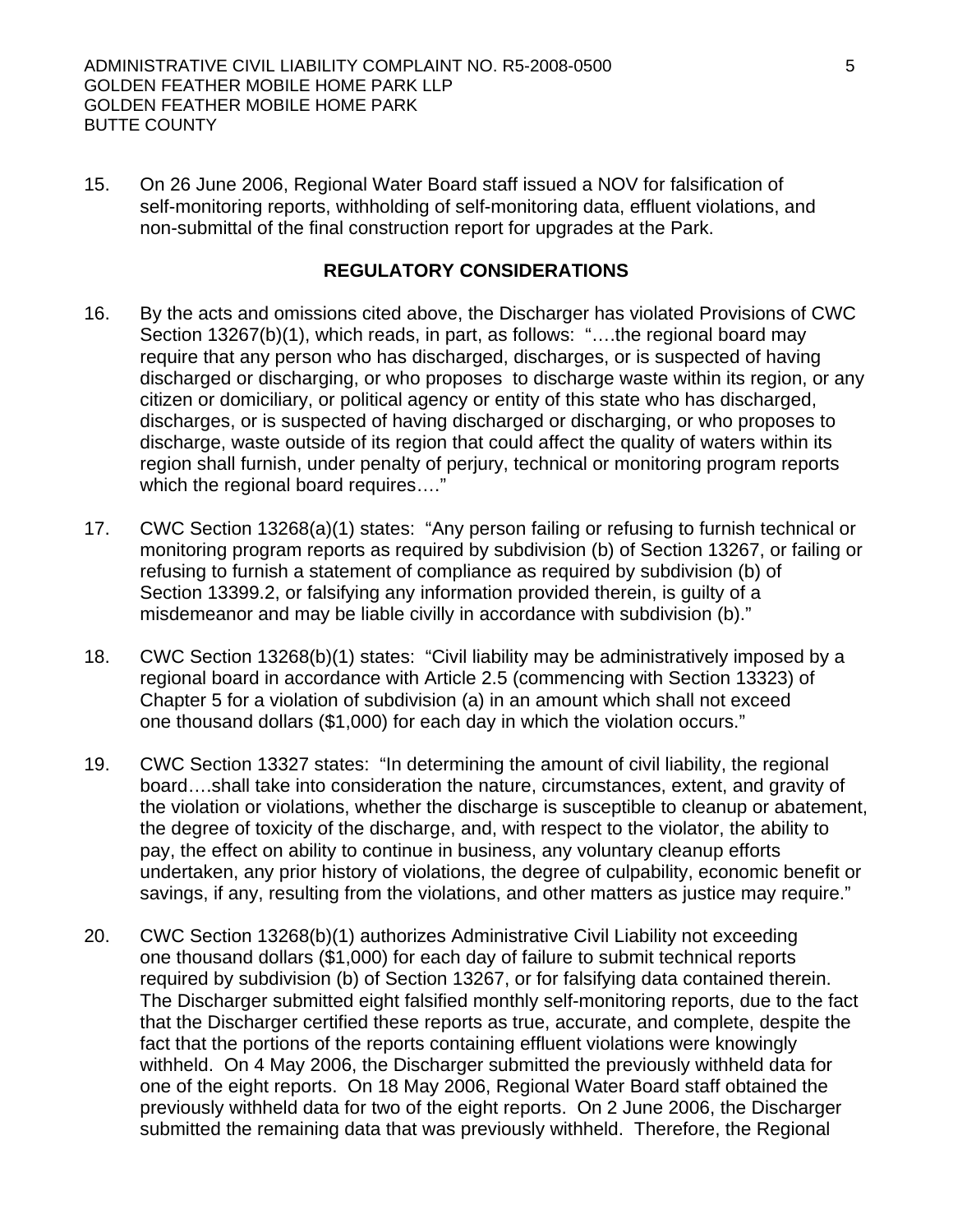Water Board has evidence that the Discharger falsified eight monthly self-monitoring reports. The Discharger did not submit any data or report for July 2005 until 2 June 2006. This report was late by 290 days.

- 21. The maximum liability that can be imposed administratively by the Regional Water Board for falsification of the eight monthly self-monitoring reports is eight thousand dollars (\$8,000). The maximum liability for the non-submittal of the July 2005 monthly monitoring report is two hundred ninety thousand dollars (\$290,000). Total maximum liability for the violations contained in this Complaint is two hundred and ninety-eight thousand dollars (\$298,000).
- 22. The Regional Water Board determined, with respect to the factors in Finding No. 19, the following:
	- a. Evaluating the nature of the violations, the Regional Water Board finds that the Discharger knowingly failed to submit complete and accurate self-monitoring reports, as required by the Regional Water Board under the authority of CWC Section 13267. Except for the July 2005 report, which was not submitted at all, the reports that form the basis of this Complaint contained material omissions. With full knowledge that the reports were incomplete, the Discharger certified that the submitted monitoring reports were true, accurate, and complete. Therefore, these reports were falsified. The monthly self-monitoring reports are necessary to evaluate if the treatment system is functioning properly. The circumstances are such that the Discharger was aware of the necessity to provide complete and accurate monitoring reports, but failed to do so. The cornerstone of the Regional Water Board's regulatory programs is the self-monitoring system. Knowingly falsifying or knowingly withholding information that may indicate violations of requirements contained in board orders, plans, and policies erodes the State's regulatory program and places the heath of the public and the environment at risk. The Discharger's failure to submit complete and accurate reports are significant violations.
	- b. The extent of the violations covers multiple years and numerous intentional actions in violation of CWC Section 13267.
	- c. The gravity of the violation is significant. The Discharger's non-submitted and falsified monitoring reports did not give an accurate representation of treatment system operation. The Discharger's failure to submit complete and accurate reports prevented Regional Water Board staff from evaluating water quality issues in a timely manner. Therefore, upgrades to the treatment plant were delayed and wastewater of poor quality was discharged for a longer period of time.
	- d. The non-submittal of a report and submittal of falsified reports are not actions that can be subject to voluntary cleanup efforts. However, it is worth noting that the Discharger did not voluntarily come forward with the missing information.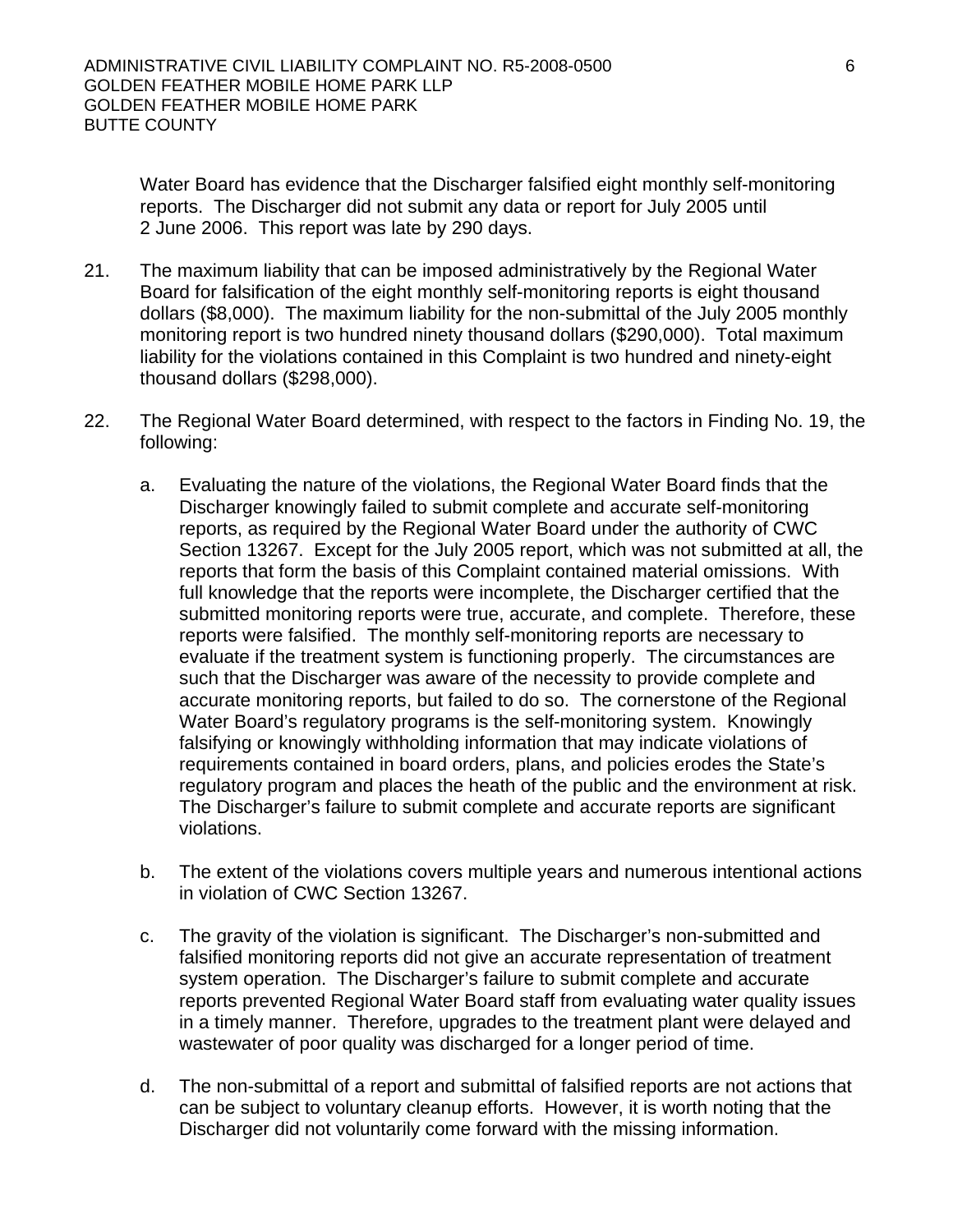- e. With respect to the Discharger and ability to pay, it has not been demonstrated that there is an inability to pay the liability and continue operating.
- f. The degree of culpability of the Discharger is high. The Discharger is responsible for the complete and accurate submittal of self-monitoring reports and knowingly shirked this responsibility. The Discharger was well aware of the potential consequences of its actions; Regional Water Board staff repeatedly informed the Discharger that continued noncompliance could result in enforcement action, including administrative penalties.
- g. There appears to be minimal economic benefit or savings to the Discharger with respect to many of the violations because the violations cited in this Complaint are for the non-submittal of a report and the submittal of falsified reports that have minimal costs associated with them.
- h. Regional Water Board staff expended approximately 44 hours, or \$3,520, in generation of the ACL Complaint, including site inspections and review of files.
- 23. A twelve thousand dollar (\$12,000) Administrative Civil Liability is appropriate based on the determinations in Findings No. 19 through 22.
- 24. Issuance of this Complaint is exempt from the provisions of the California Environmental Quality Act (Public Resources Code Section 21000, et. seq.), in accordance with Section 15321(a)(2), Title 14, of the California Code of Regulations.
- 25. Any person affected by this action of the Regional Water Board may petition the State Water Resources Control Board (State Water Board) to review the action in accordance with Section 2050 through 2068, Title 23, and California Code of Regulations. The State Water Board must receive the petition within 30 days of the date of the adoption of this Order. Copies of the law and regulations applicable to filing petitions are available at http://www.swrcb.ca.gov/water\_laws/cawtrcde/wqpetition\_instr.html and will also be provided upon request.

# **THE GOLDEN FEATHER MOBILE HOME PARK LLP IS HEREBY GIVEN NOTICE THAT:**

- 1. The Executive Officer of the Regional Water Quality Control Board, Central Valley Region, proposes to assess upon the Discharger an administrative civil liability in the amount of \$12,000 in accordance with California Water Code Section 13268 and Section 13323.
- 2. A hearing shall be held on 13 or 14 March 2008**,** unless the Discharger agrees to waive the hearing and pay the imposed civil liability in full.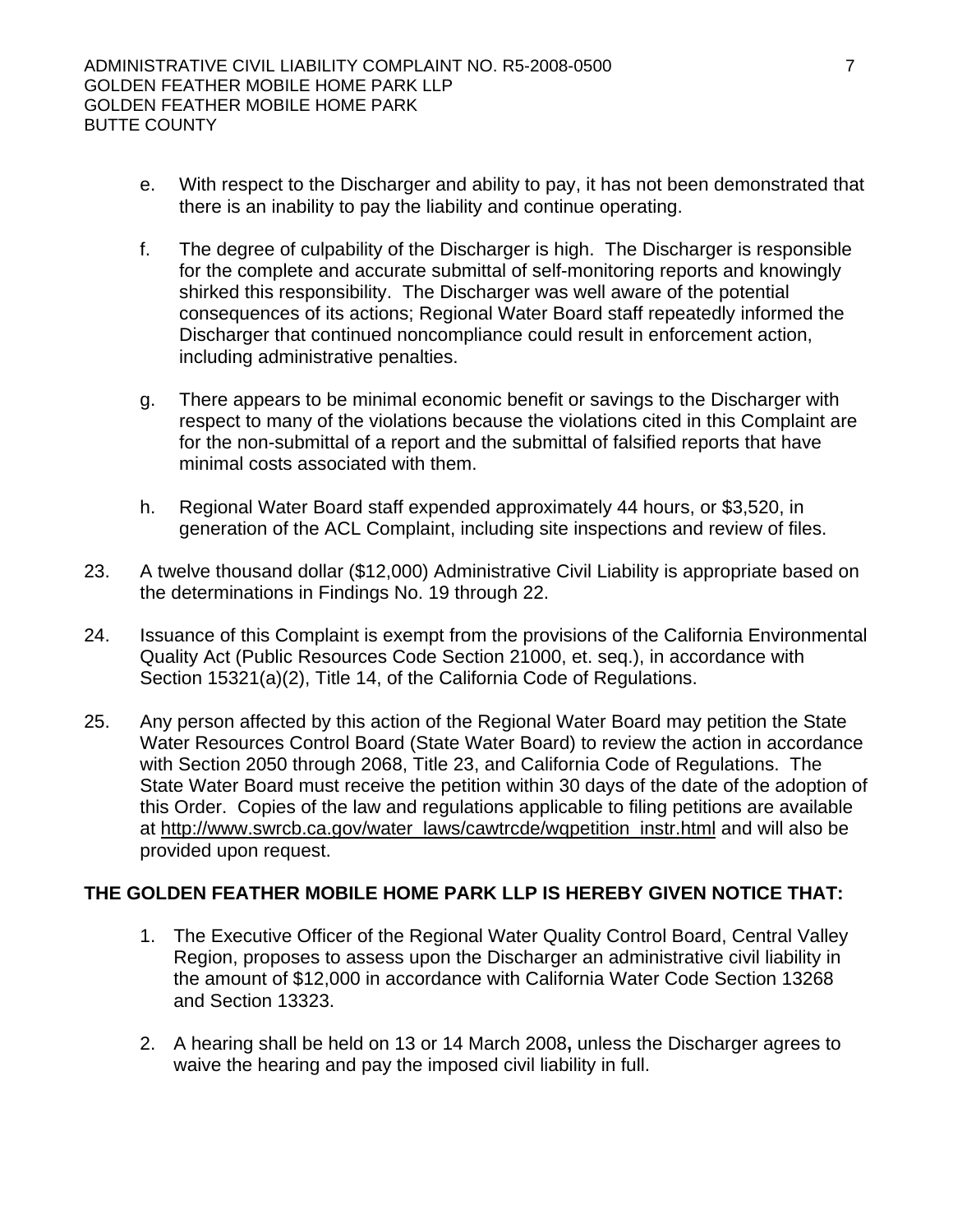- 3. If a hearing is held, the Regional Water Board will consider whether to affirm, reject, or modify the proposed administrative civil liability, or whether to refer the matter to the Attorney General for recovery of judicial civil liability.
- 4. In lieu of a hearing, the Discharger may waive the right to a hearing. If you wish to waive the right to a hearing, sign the enclosed waiver and return it with the full amount of civil liability (in the form of a certified check made payable to the *State Water Resources Control Board Cleanup and Abatement Account*, the check shall have written upon it the number of this Complaint) to the Regional Water Board's office at 415 Knollcrest Drive, Suite 100, Redding, California, 96002, by 11 February 2008.

I, PAMELA CREEDON, Executive Officer, do hereby certify the forgoing is a full, true, and correct copy of a Complaint issued by the California Regional Water Quality Control Board, Central Valley Region, on 7 January 2008.

Issued by: Original signed by James C Pedri for PAMELA C. CREEDON, Executive Officer

10 January 2008

(Date)

JMM: sae 1/8/2008